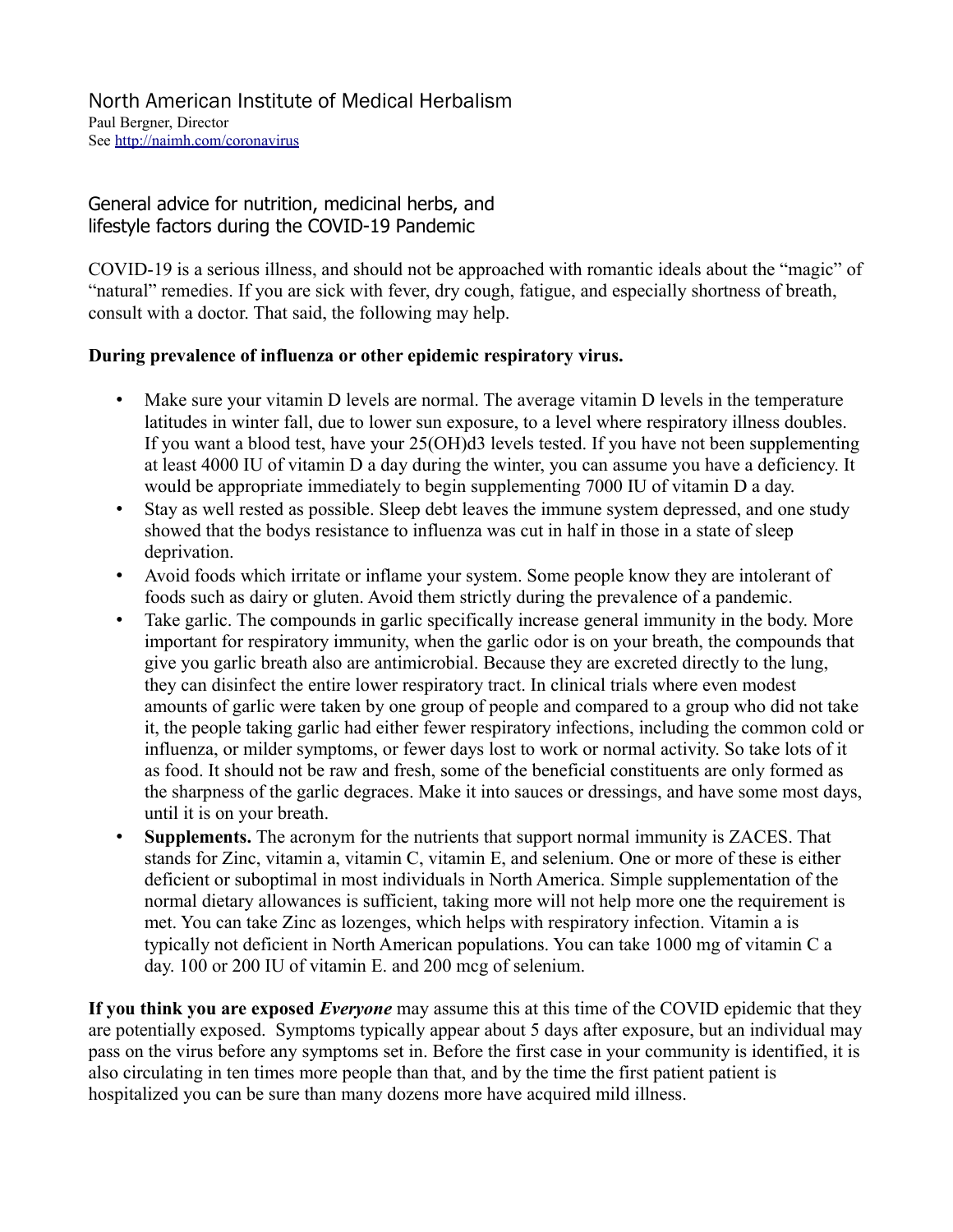- **Echinacea tincture**. You don't need huge doses, small *regular* doses are more important that large doses. Take 10-15 drops of the tincture each 2-3 hours. If you are alcohol intolerant or avoid it, take powdered echinacea capsules. One capsule every 3-4 hours.
- **Myrrh tincture**. Like Echinacea, Myrrh is a general stimulant to the immune system. Take it with the echinacea in a similar dose.
- **Elderberry syrup** A common brand name is Sambucol. Take it as it says on the label. Take a dose every 4 hours. There is currently some bad information going around that Elderberry is contraindicated in COVID, and this is false information circulated by some individuals without scientific training who misinterpreted some laboratory studies.
- **Boneset tincture**. 15-30 drops every 3 hours. The plant is *Eupatorium perfoliatum.* During the period from about 1800 to 1920, this plant was used by physicians in North America of all schools of medicine, and was considered the most important medicine in epidemic influenza, and also other viral infections such as dengue fever. Boneset enhances host resistance to viral infection, and also reduces inflammatory damage that might be cause by an infection. Not for long term use, never in pregnancy, lactation, or for children under the age of 7.
- You can take some or all of the above and gain benefit. You can also **combine** the above in a formula for ease of use. Open a bottle of sambucol, empty out half of it into another bottle to store. Then fill up the empty space in the bottle with 1/3 echiancea tincture, 1/3 myrrh tincture, and 1/3 boneset tincture. Take ½ to 1 tsp every 2-4 hours.
- **Continue to take garlic!**

## **Symptomatic disease**

The most common symptoms are low grade fever, fatigue and muscle aches, and dry cough. Some patient do not have these but have digestive symptoms at onset, such as diarrhea. The onset seems mild, like a cold, then gradually progresses to more symptoms, higher fever, worsening cough and shortness of breath. If symptomatic, even low grade, IMMEDIATELY assess whether this person is high risk, which includes individual over 65, those with diabetes, hypertension, heart disease, cancer, taking immuno-suppressive drugs, or those with chronc lung conditions such as asthma. Young people with such conditions, including asthma, are at high risk as well as elders. About one patient in five may develop symptoms that require hospitalization. Do not take a romantic idea about the magical properties of natural medicine with this disease. Many patients will feel shortness of breath when this virus infects the lung. The key sign that a trip to the hospital is indicated with *difficulty breathing.*

## **The three most important considerations from natural medicine are:**

- Stay in bed or otherwise rest until it is over. The symptoms may come and go, it may seem to be gone then come back stronger a day later. The natural cycle of the bodys response to this disease appears to be about 10 days. If you have symptoms, rest for ten days.
- Fast during the fever. Liquids only. Water, tea (herbal or other), coffee (now is not the time to go through withdrawal), lighly lemoned water. A liter bottle with Lemon Balm tea (1 cup) in the bottom and then filled to the top with water. The digestive system shuts down during fever, and beneficial hormones are secreted by the empty gut wall that modify inflammation and prevent excessive fever. This is ancient advice and proven and reproven in my teaching communities for more than 40 years. The fever is typically lower and goes away sooner with this strategy.
- Do not take aspirin, ibuprofen, or other drugs to lower a fever. Most of these drugs which turn off inflammation also turn down specifically antiviral immunity. Take a warm bath or not shower instead,

You can find more information on this here:<http://naimh.com/coronavirus>